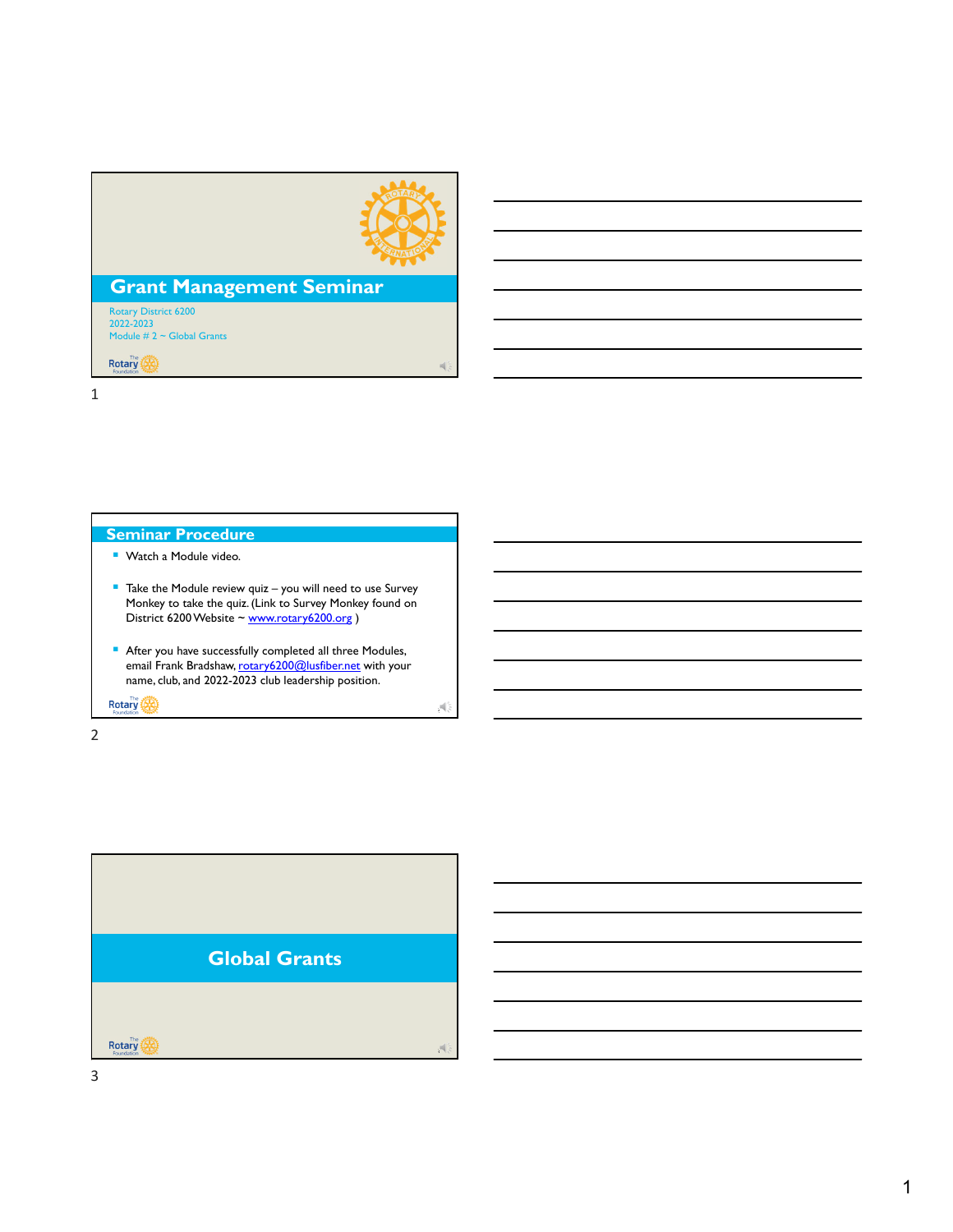#### **Global Grants**

- **Large-scale, long-term projects**
- **Minimum total budget of \$30,000 US**
- **Sustainable, measurable outcomes**
- **Align with Rotary's "Areas of Focus"**
- **International partnership involving Rotary** Clubs in at least two Rotary Districts



Rotary (A)



4



5

# **Sustainable Projects**

Giving a community the skills and knowledge to maintain project outcomes for the long term ~ after grant funds have been expended.



6

**Rotary**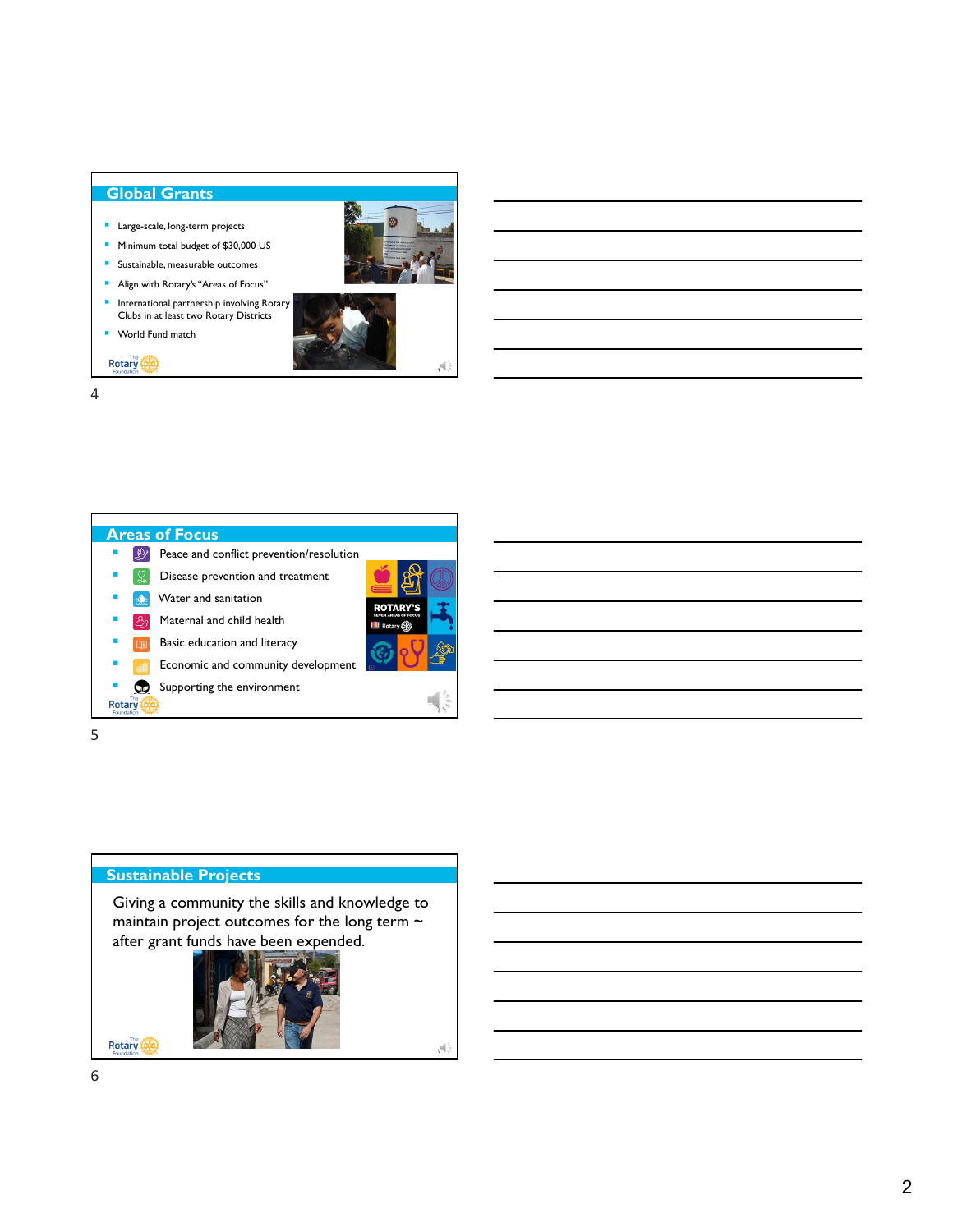

## **Global Grant Applicaltions**

- Applications submitted online: – www.rotary.org/grants
- No Rotary Foundation application deadlines
- Submit applications at least 90 days prior to travel if travel planned

8

Rotary (A)

8

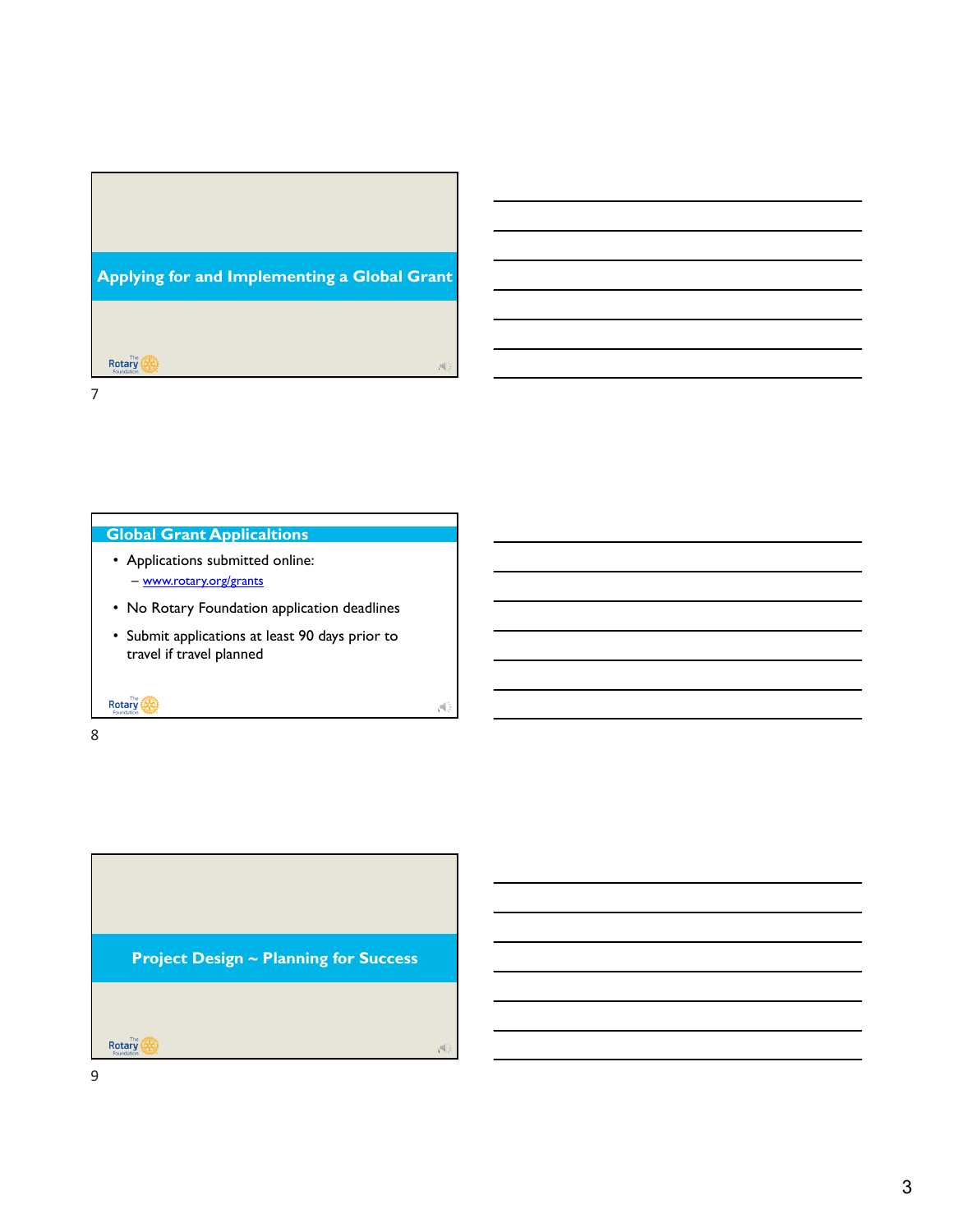## **Successful Grant Projects**

- Meet community needs
- Are sustainable



- Involve a partner
- Have an implementation plan
- Maintain proper stewardship of funds

Rotary (A)

10

## **Community Needs Assessment**

- Base projects on communities' needs
- Determine what resources your club and potential partners have





10

11

**Rotary** 

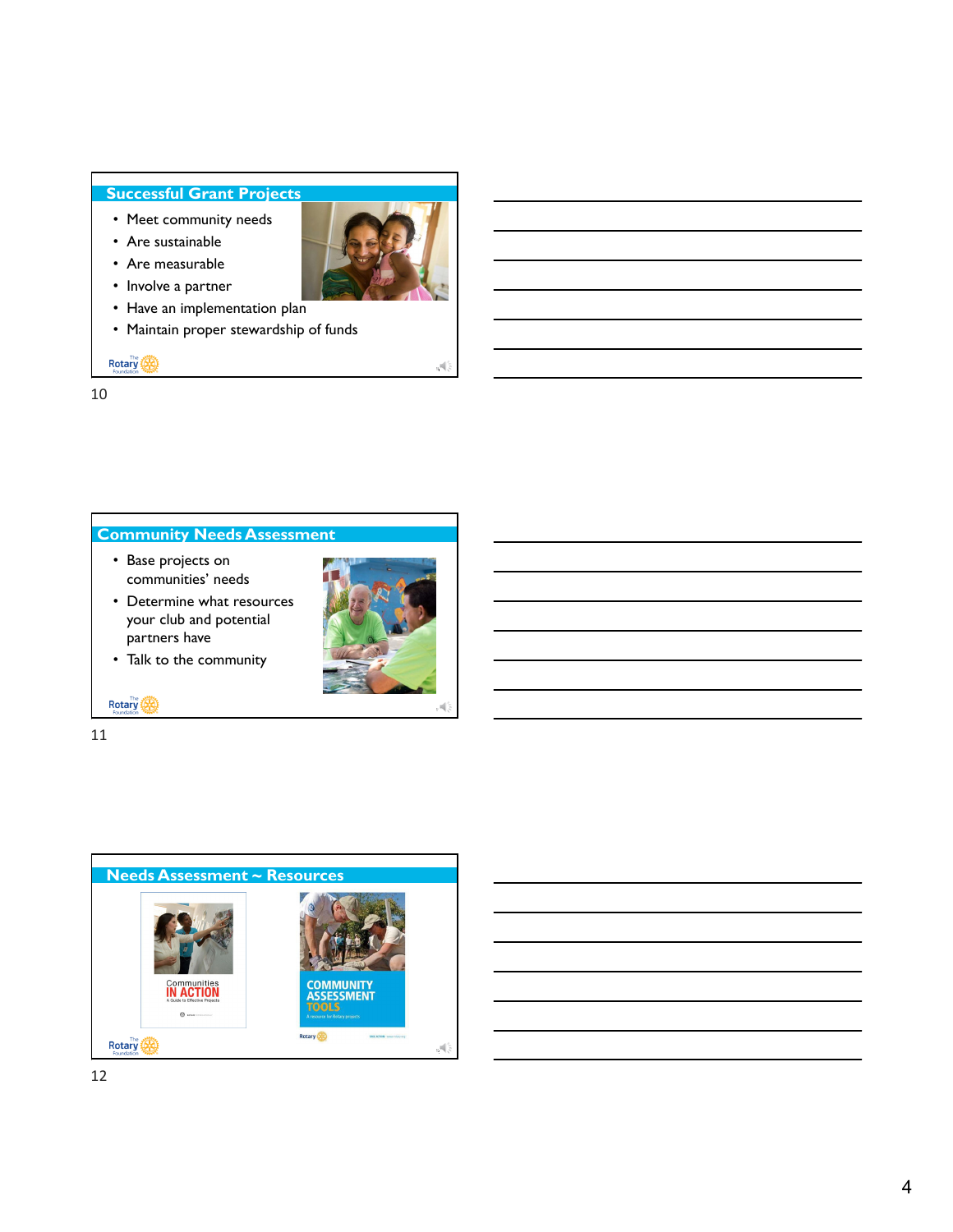

13



14

## **Creating a Budget**

- Realistic
- Competitive bidding
- Reasonable prices
- Disclose any conflicts of interest that might exist



15

**Rotary**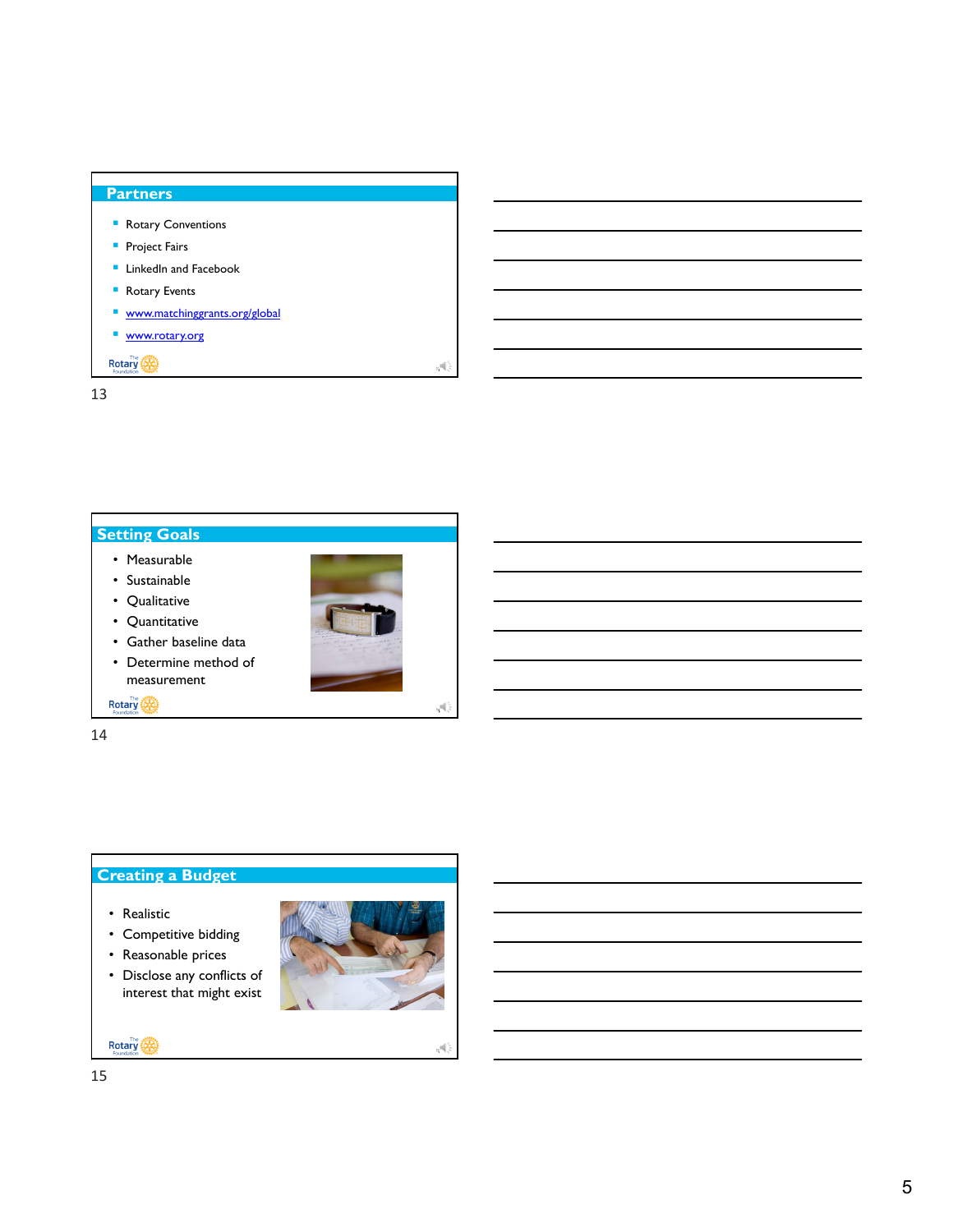#### **Conflict of Interest**

- Exists when a Rotarian benefits financially or personally from a grant
- Benefit can be direct to the Rotarian or indirect to an associate of the Rotarian



Rotary

16

## **Global Grant Financing**

- **Minimum budget for a Global Grant is \$30,000 US**
- Rotary Foundation will provide an 80% World Fund match for all District Designated Funds (DDF) contributions
- The maximum World Fund match is \$400,000; there is no minimum
- Rotarian and non-Rotarian cash contributions are **NO LONGER** matched with 50% with World Fund

**Rotary** 

17

#### **Global Grant ~ Financing Guidelines**

- **International Sponsors provide at least 15% of total sponsor** funding
- **Funds cannot be raised from beneficiaries or cooperating** organizations in exchange for a Global Grant
- **Funds cannot come from other Rotary grants**
- **Contributions credited to donor**

Rotary (A)

18

17

 $\overline{\mathbb{R}}$ 

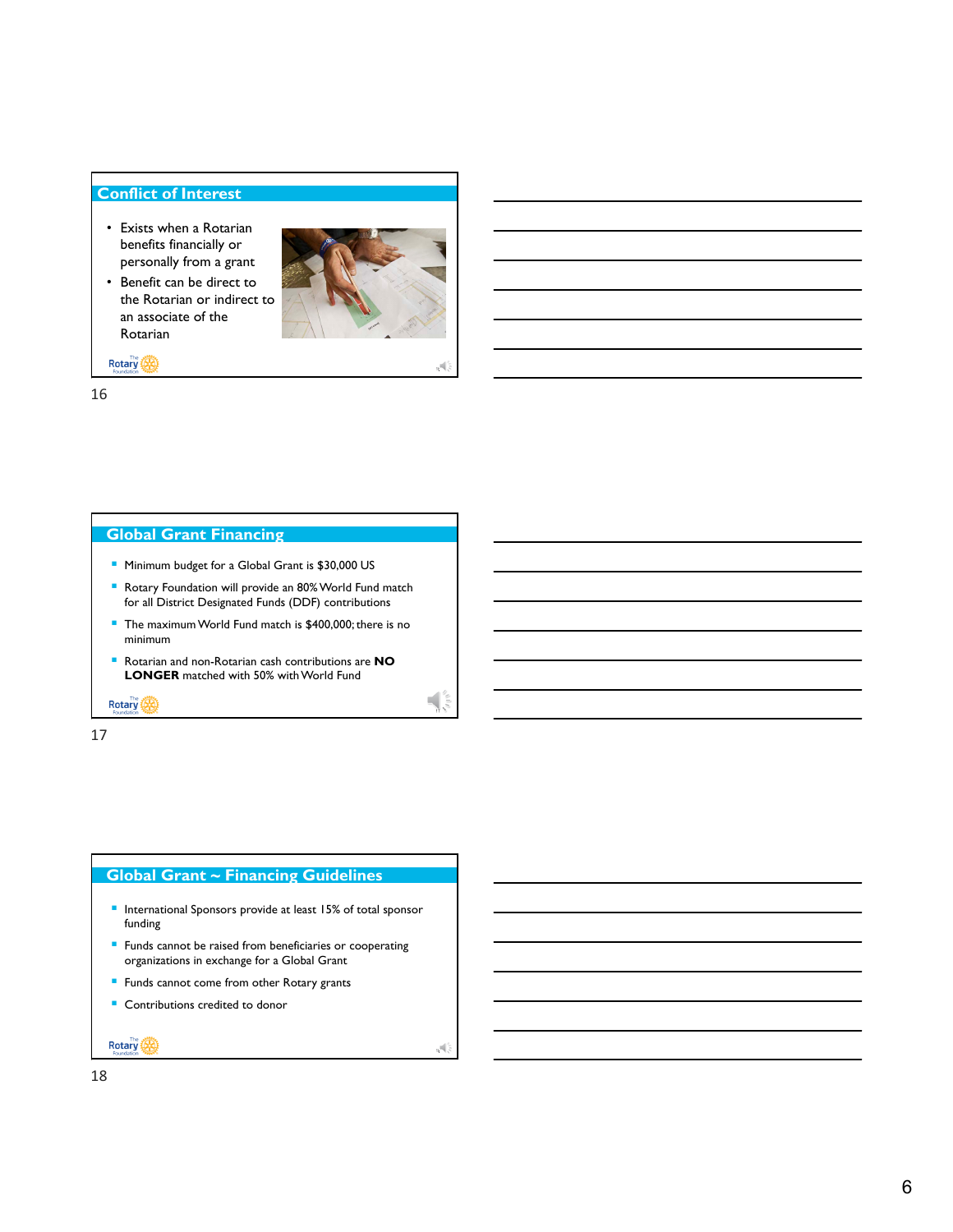## **Implementation**

- Communication
- Financial management plan
- Record keeping
- Following original plan



Rotary (A)

19

## **Evaluation**

- Assists with reporting
- Improves future projects
- Is based on goals



• Identifies successes



20

**Rotary** 

20

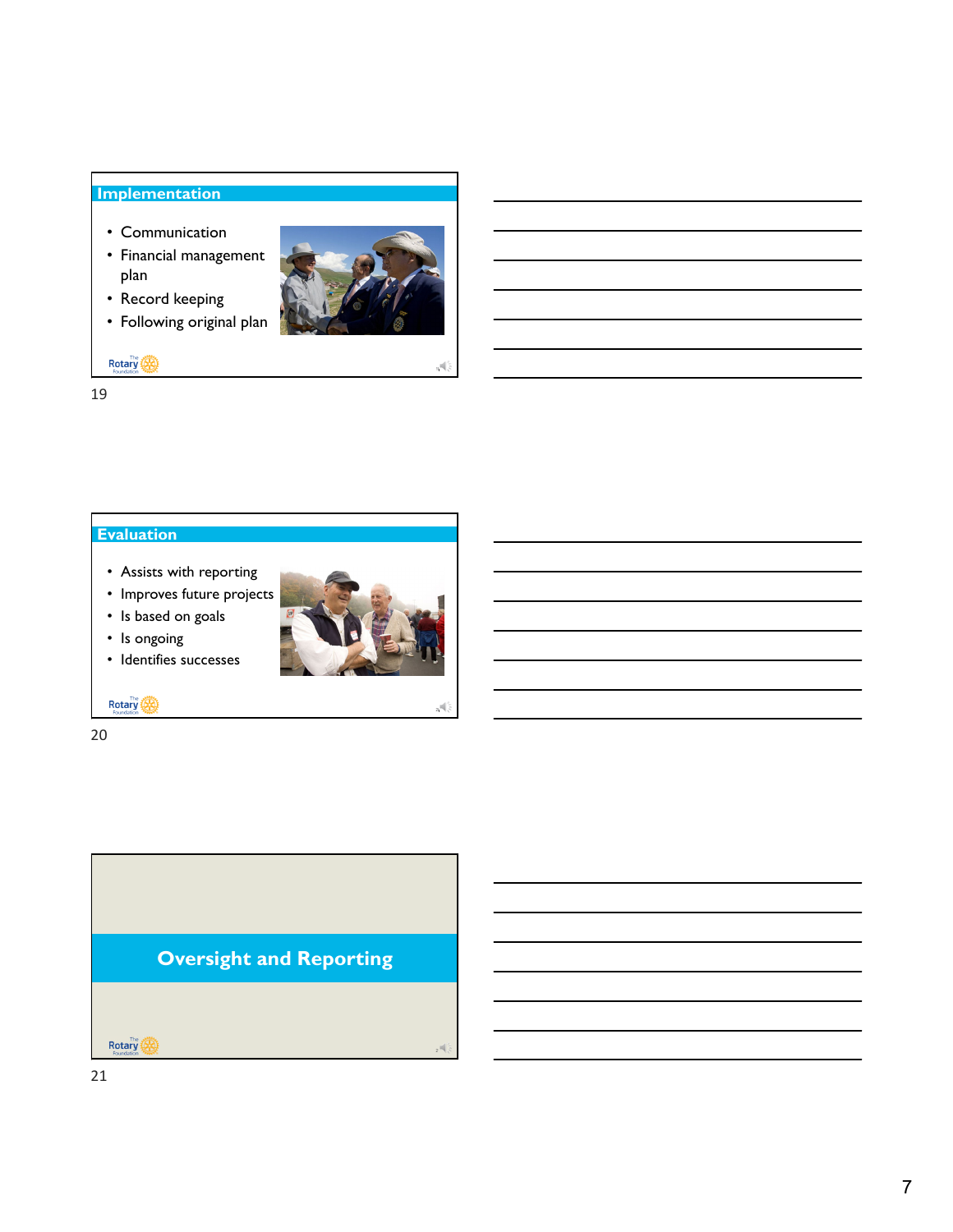### **Stewardship**

Stewardship is the responsible management and oversight of grant funds, including

- Reporting any irregularities
- Rotarian supervision
- Financial records review
- Oversight of funds
- Timely submission of reports

Rotary (A)

22



- Bank account for funds
- Distributing funds

• Detailed ledger

• Use checks or bank cards to track funds



**Rotary** 

23

#### **Document Retention**

- Provide access to documents for transparency
- five years • Make copies
- 

**Rotary** 



24

23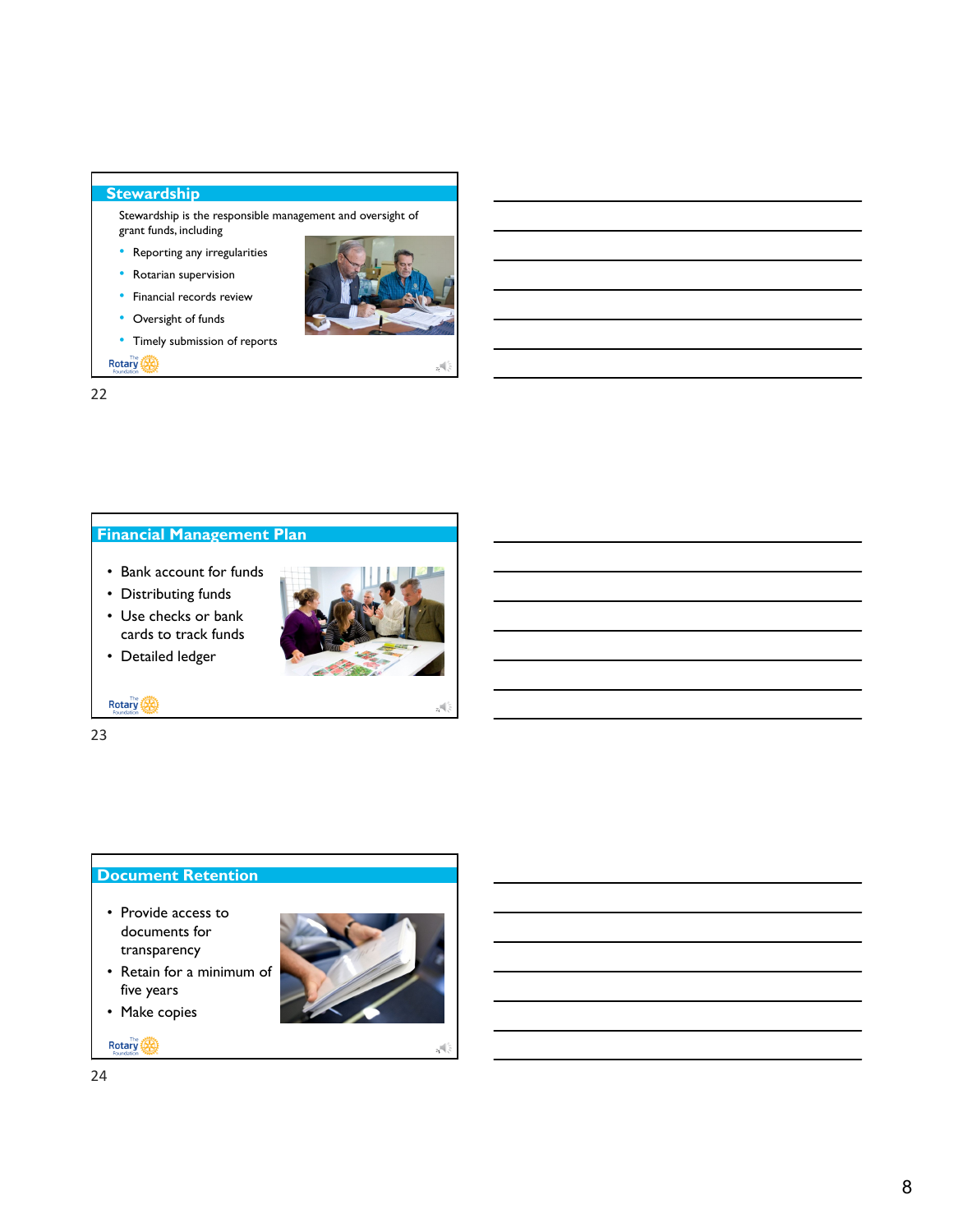#### **Reporting Requirements**

#### Reporting:

- Verifies grants were managed properly
- Provides valuable data for your Rotary Club, partners, and Rotary



26

27

Rotary (A)

25

#### **Global Grant Reports**

- Timeline for reporting:
- Progress reports within 12 months of first payment
- Every 12 months throughout the term of the grant
- Final report within two months of completion

**Rotary** 

26

## **Global Grant Reports**

- Your Global Grant report should include:
- How the partners were involved
- Type of activities
- Evaluation of project goals
- How areas of focus goals were met
- How funds were spent
- Number of beneficiaries and how they benefited

Rotary **The State**